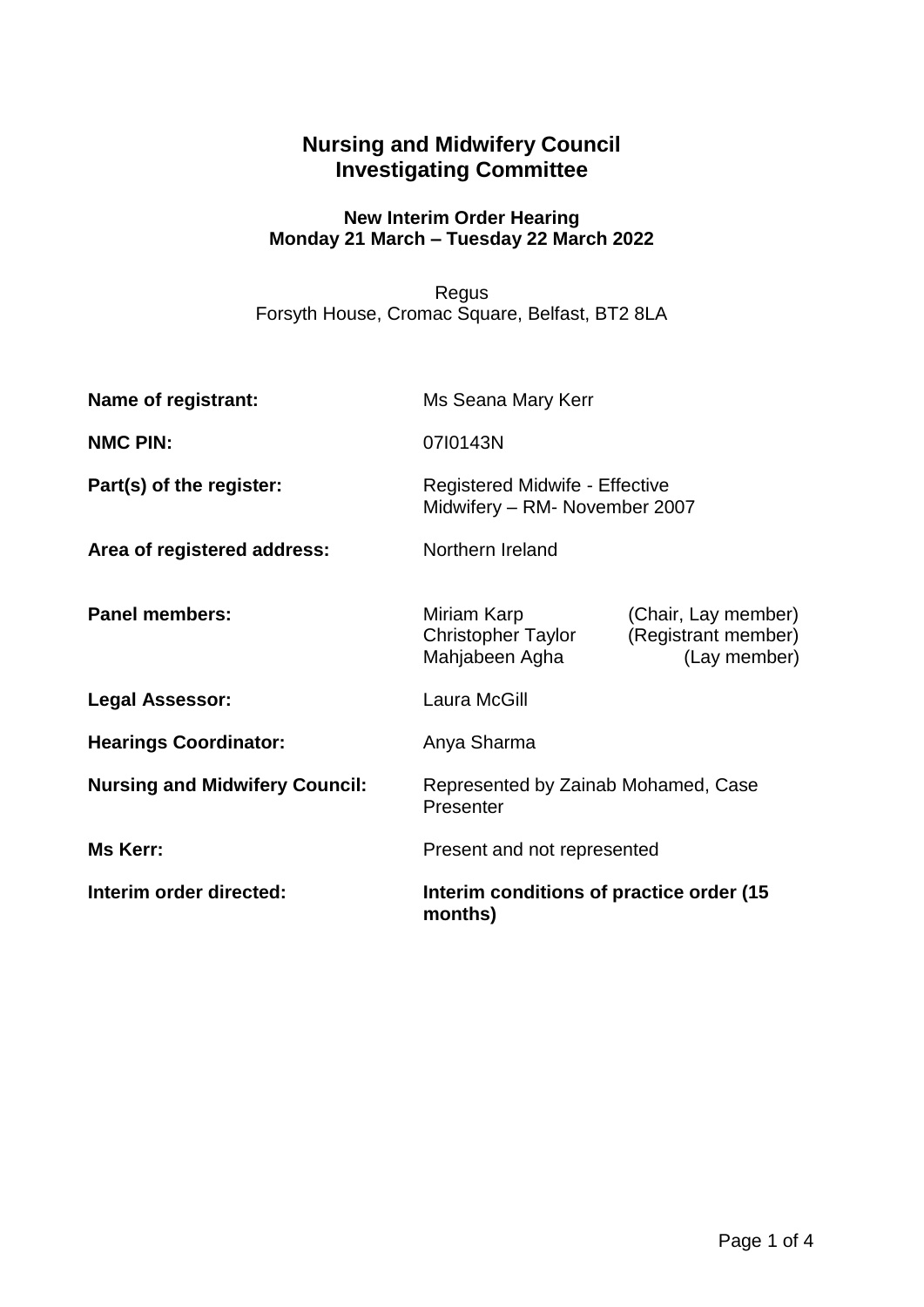## **Decision and reasons on interim order**

The panel decided to make an interim conditions of practice order for a period of 18 months.

The panel has determined that the following conditions are proportionate and appropriate:

'For the purposes of these conditions, 'employment' and 'work' mean any paid or unpaid post in a nursing, midwifery or nursing associate role. Also, 'course of study' and 'course' mean any course of educational study connected to nursing, midwifery or nursing associates.

- 1. You must only work for one substantive employer which must not be an agency
- 2. You must ensure that you are supervised any time you are working. Your supervision must consist of:
	- Direct supervision (working at all times while being directly observed by a registered midwife) when discussing vaccines with patients
	- Direct supervision (working at all times while being directly observed by a registered midwife) when administering vaccinations
	- Indirect supervision (working at all times on the same shift as, but not always directly observed by a registered midwife) at any other time when working as a registered midwife
	- Fortnightly meetings with your line manager, mentor or supervisor to discuss your conduct
	- A report from your line manager, mentor or supervisor commenting on your conduct is to be provided to the NMC before a review hearing
- 3. You must keep us informed about anywhere you are working by: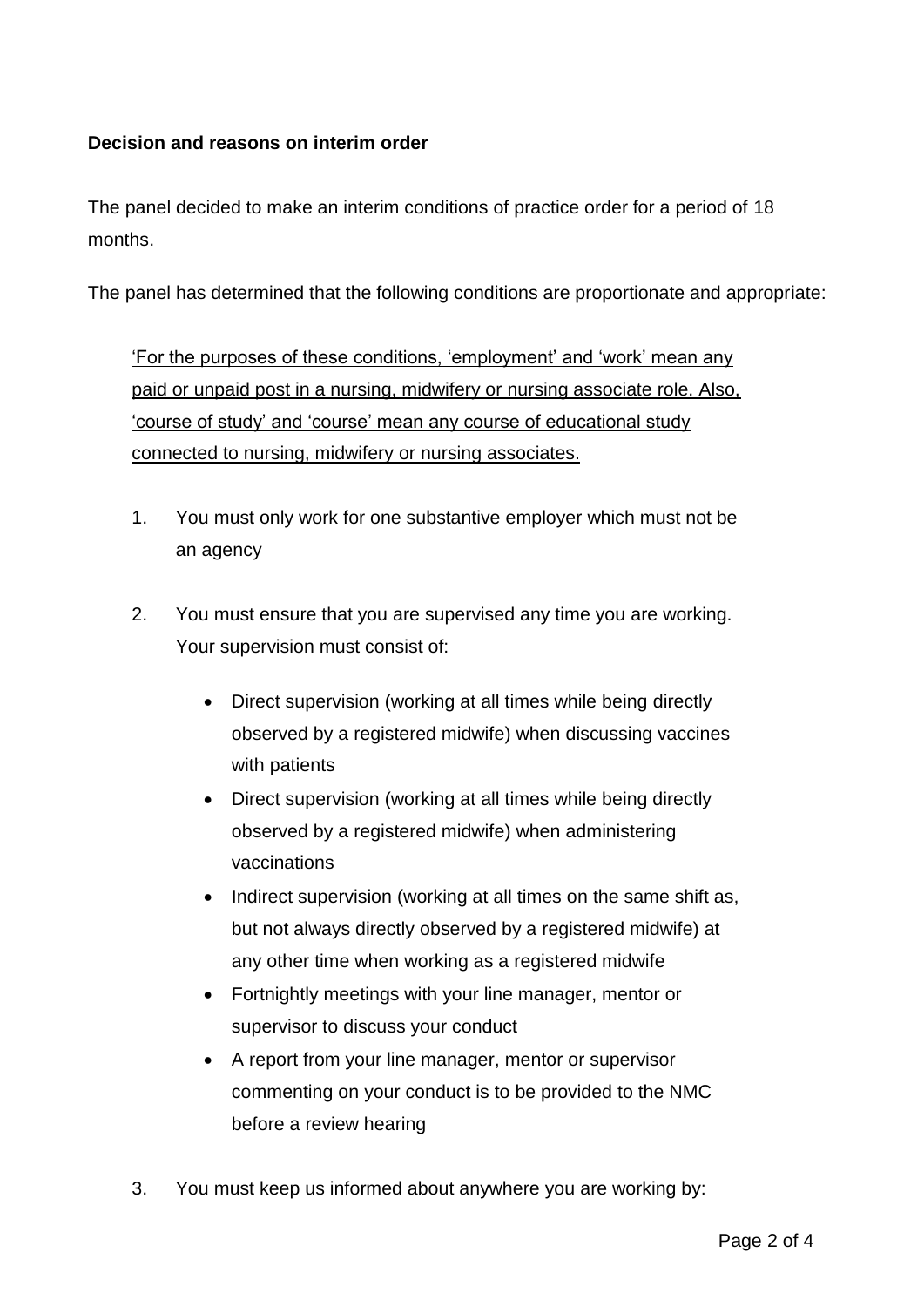- a) Telling your case officer within seven days of accepting or leaving any employment.
- b) Giving your case officer your employer's contact details.
- 4. You must keep us informed about anywhere you are studying by:
	- a) Telling your case officer within seven days of accepting any course of study.
	- b) Giving your case officer the name and contact details of the organisation offering that course of study.
- 5. You must immediately give a copy of these conditions to:
	- a) Any organisation or person you work for.
	- b) Any employers you apply to for work (at the time of application).
	- c) Any establishment you apply to (at the time of application), or with which you are already enrolled, for a course of study.
	- d) Any current or prospective patients or clients you intend to see or care for on a private basis when you are working in a self-employed capacity
- 6. You must tell your case officer, within seven days of your becoming aware of:
	- a) Any clinical incident you are involved in.
	- b) Any investigation started against you.
	- c) Any disciplinary proceedings taken against you.
- 7. You must allow your case officer to share, as necessary, details about your performance, your compliance with and / or progress under these conditions with:
	- a) Any current or future employer.
	- b) Any educational establishment.